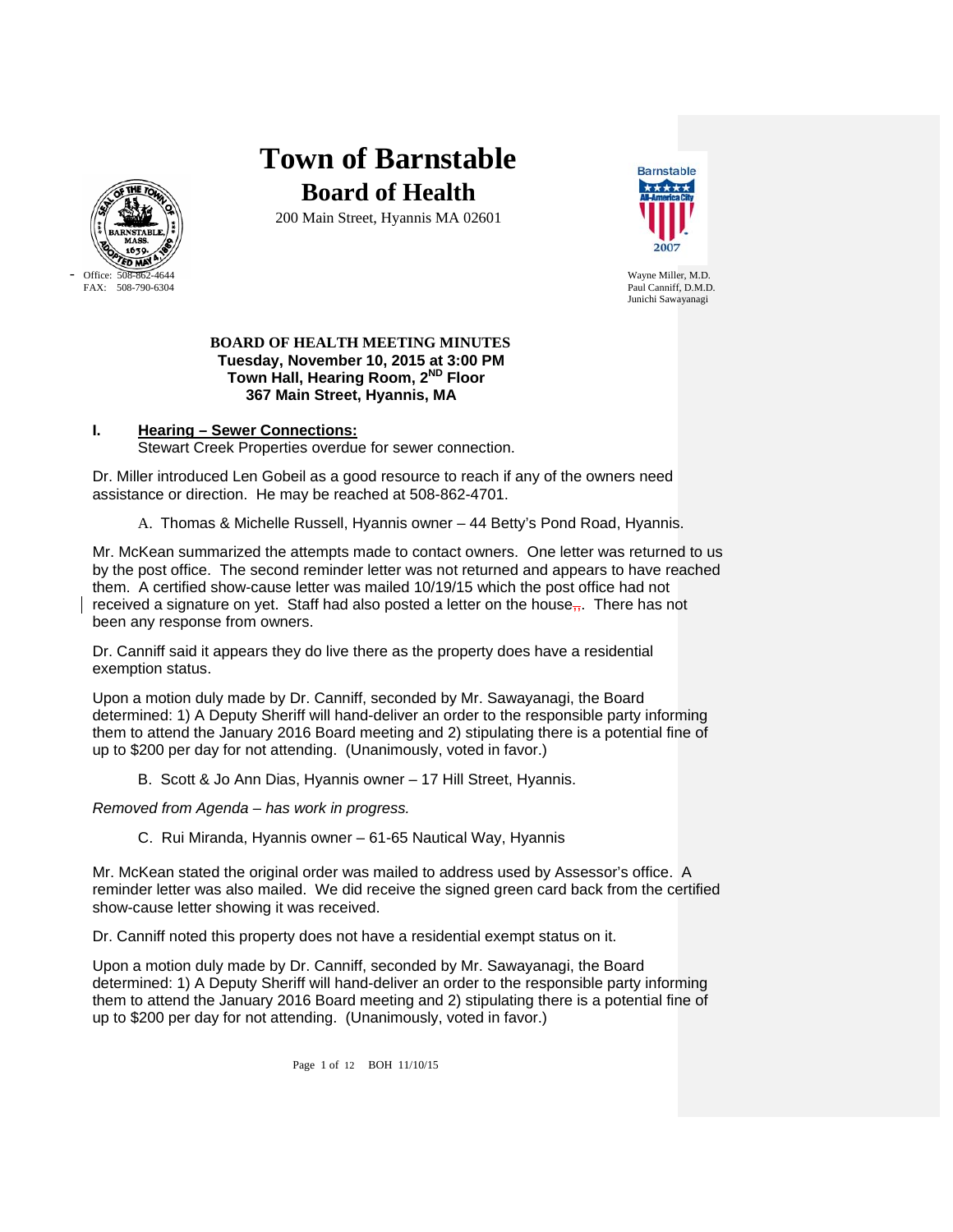D. Adrien & Rosanie Joseph, Hyannis owner – 83 Nautical Road, Hyannis.

Mr. McKean stated the original order letter and two reminder notices were sent out to this address. The post office shows they left a notice informing resident of a certified (show-cause) letter on 10/21/15 which needs their signature. The post office will continue trying -until November 20, 2015.

Dr. Canniff mentioned this property does not have a residential exempt status on it.

Upon a motion duly made by Dr. Canniff, seconded by Mr. Sawayanagi, the Board determined: 1) A Deputy Sheriff will hand-deliver an order to the responsible party informing them to attend the January 2016 Board meeting and 2) stipulating there is a potential fine of up to \$200 per day for not attending. (Unanimously, voted in favor.)

E. Matthew & Catherine Conley, Hyannis owner – 35 Point Lane, Hyannis.

Mr. McKean stated the residents received the original notice and the reminders. The post office showed the certified show-cause notice was signed for and delivered on November 2.

Matt Conley did contact the Health Division. He was intending to attend the Board meeting but unfortunately was not able to attend due to an emergency. He is working on bids from two contractors and will keep in touch with the Health Division.

Upon a motion duly made by Dr. Miller, seconded by Dr. Canniff, the Board voted to continue this item to the December 8, 2015 meeting unless it is resolved sooner. (Unanimously, voted in favor.)

F. Christine Cotell, Hyannis owner – 31 Woodbury Avenue, Hyannis.

No one was present. It is questionable whether the unit is occupied or not.

Upon a motion duly made by Mr. Sawayanagi, seconded by Dr. Canniff, the Board determined: 1) A Deputy Sheriff will hand-deliver an order to the responsible party informing them to attend the January 2016 Board meeting and 2) stipulating there is a potential fine of up to \$200 per day for not attending. (Unanimously, voted in favor.)

G. James Mitchell, Key West, FL owner – 38 Betty's Pond Road, Hyannis.

No one was present. Mr. McKean said the owners are now working with us.

Upon a motion duly made by Dr. Miller, seconded by Mr. Sawayanagi, the Board voted to continue this item to the December 8, 2016201620162015 Board meeting. (Unanimously, voted in favor).

H. Mark & Peter Kunen, Bend, OR owner – 3 Keating Road, Hyannis.

*Postponed – work in progress.*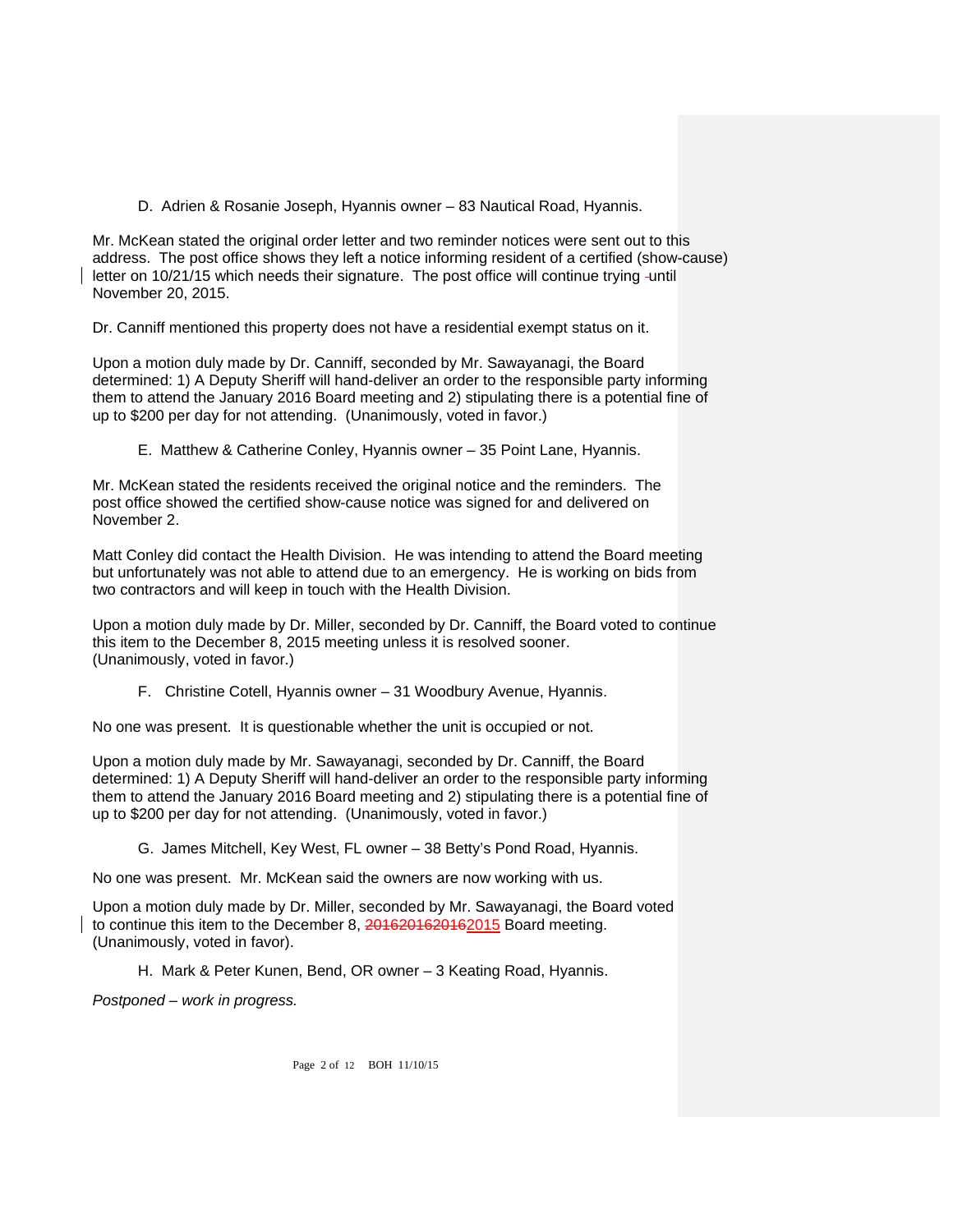# **II. Septic Variance:**

Michael Pimentel, JC Engineering, representing James and Sarah Hermitage, owner – 54 Nyes Neck Road, Centerville, Map/Parcel 223-010, 18,095 square feet parcel, on-site well, repair, no increase in flow, multiple variance requests.

Mike Pimentel presented the plan and stated that there will be a well in the future-. and thetheThe plan includes a variance for that well. All the abutters were re-notified , including the new owners who were just purchasing at the time of the prior

meeting.

Dr. Canniff asked if the Health Division has the floor plans. Mike said he believes they were submitted in October 2014.

Upon a motion duly made by Dr. Miller, seconded by Mr. Sawayanagi, the Board voted to grant the variances with the following conditions: 1) a one-bedroom deed restriction will be recorded at the Barnstable County Registry of Deeds and an official copy will be submitted to the Health Division, and 2) the engineer will oversee the installation of the system. (Unanimously, voted in favor.)

# **III. Clarification on number of bedrooms**

Attorney John Kenney representing Richard and Evelyn Morris, owners – 216 Ebenezer Road, Osterville, Map/Parcel 122-088, number of bedrooms.

Attorney John Kenney and Evelyn Morris were present. Attorney Kenney presented the affidavit from Evelyn Morris which spelled out the time-line of events and presented Exhibit A which includes 10 items. The Board of Health said they were in agreement that the house is a five bedroom.

Upon a motion duly made by Dr. Miller, seconded by Mr. Sawayanagi, the Board agreed with the clarified and granted the recognition of the property of 216 Ebenezer Road, Osterville as a five bedroom home with a septic system handling five bedrooms.

# **IV. Septic Installer (New):**

Carmen Shay, Mashpee, MA

Mr. McKean stated that Mr. Shay had passed the exam and has septic installer permits in nine other towns of which none had issues and his references were fine.

Upon a motion duly made by Dr. Miller, seconded by Dr. Canniff, the Board voted to grant Carmen Shay an installer's permit. (Unanimously, voted in favor.)

# **V. Proposed Changes in Fees.**

 Mr. McKean discussed the increase in some of the Health Division fees listed in Exhibit B. He also mentioned the fee for temporary food permits is right in line with other towns. The increases would bring in an additional \$75K in revenue which is for a much needed increase in hours to full-time for two of the division's positions, a health

**Formatted:** Indent: Left: -0.75"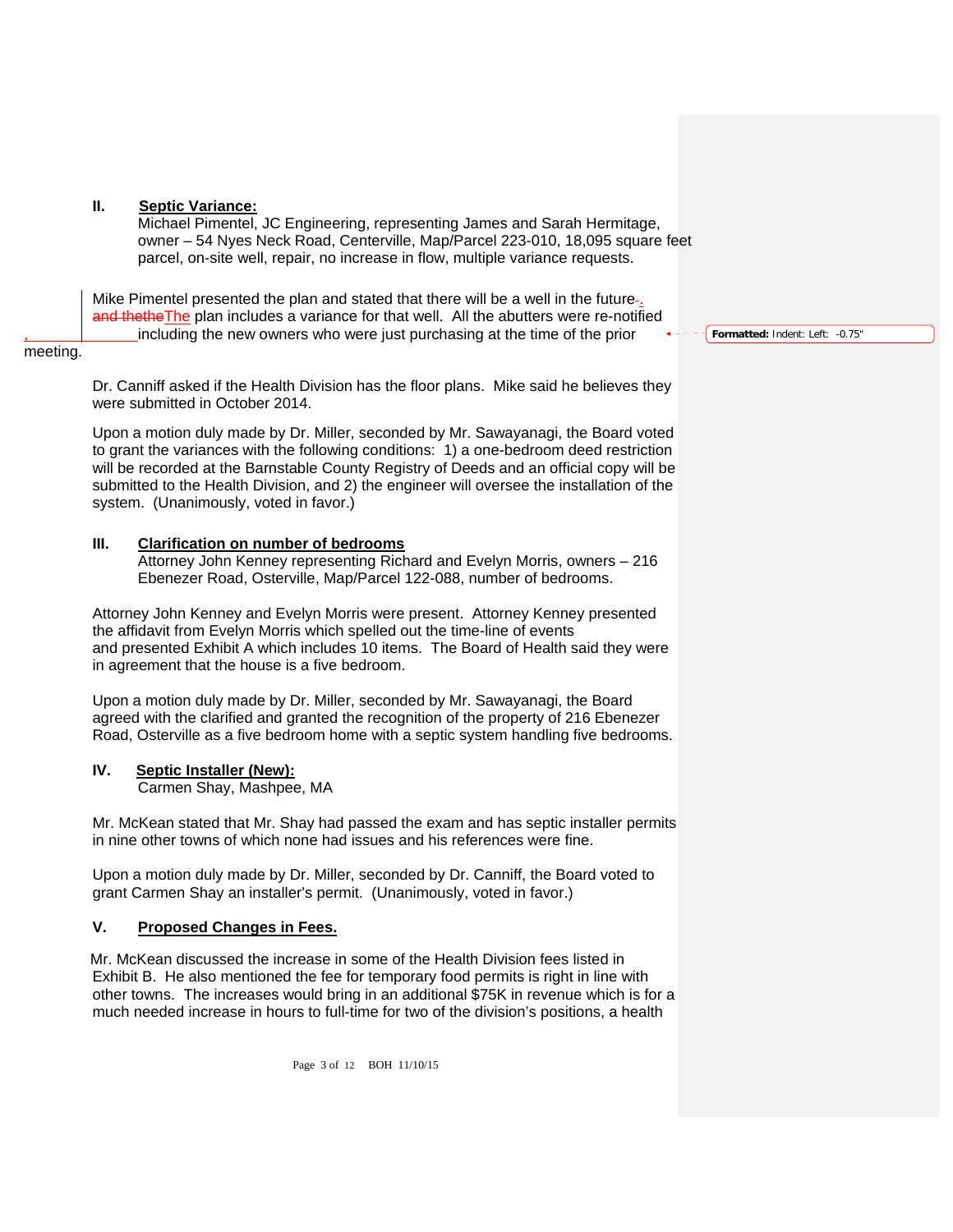inspector and the Hazardous Materials Specialist. Mr. McKean is asking for rates to be effect January 1, 2016.

Dr. Canniff said he believes the reasons are fine even though he hates to see fee increases.

Dr. Miller said he is very happy that this would allow the Hazardous Materials person to become full-time as it is needed to properly do that job.

Upon a motion duly made by Dr. Canniff, seconded by Mr. Sawayanagi, the Board voted to adopt the increase in fees as listed on Exhibit B.

# **VI. Old / New Business:**

A. Minutes.

Continued to December 8, 2015

B. Grease Trap Policy

 Upon a motion duly made by Dr. Canniff, seconded by Mr. Sawayanagi, the Board adopted the grease trap policy (See Exhibit C).

*Recess was called to allow the arrival of the town attorneys and counsel representing Aids Support Group of Cape Cod who were returning from the court hearing.* 

**VII. Hearing and Discussion (Continued) Regarding 428 South Street, Hyannis** Discussion and possible vote to affirm, modify, or rescind the Department's order of September 23, 2015 directing the AIDS Support Group of Cape Cod to Cease and Desist Distribution of Needles and Syringes (Continued from the November 3, 2015 Board meeting.)

Also present: Town Assistant Attorney Charles McLaughlin, Bennett Klein, Senior Attorney, AIDS Law Project Director, and Andrew Musgrave, Legal Director, AIDS Action Committee of MA.

# *Meeting returned to session.*

Hyannis News reporter/owner Rob Bastille announced that he would be recording this portion of the meeting.

Dr. Miller stated the Town and Board were brought in to court this afternoon by AIDS Support Group of Cape Cod for an injunction prior to the Board meeting. The court granted a restraint of the Town's Cease and Desist Order of the distribution of needles and syringes to AIDS Support Group of Cape Cod. The Board of Health must lift the order.

Dr. Miller stated that the Board of Health was trying to come to terms with the AIDS Support Group's attorneys and achieve a mutual agreement.

Page 4 of 12 BOH 11/10/15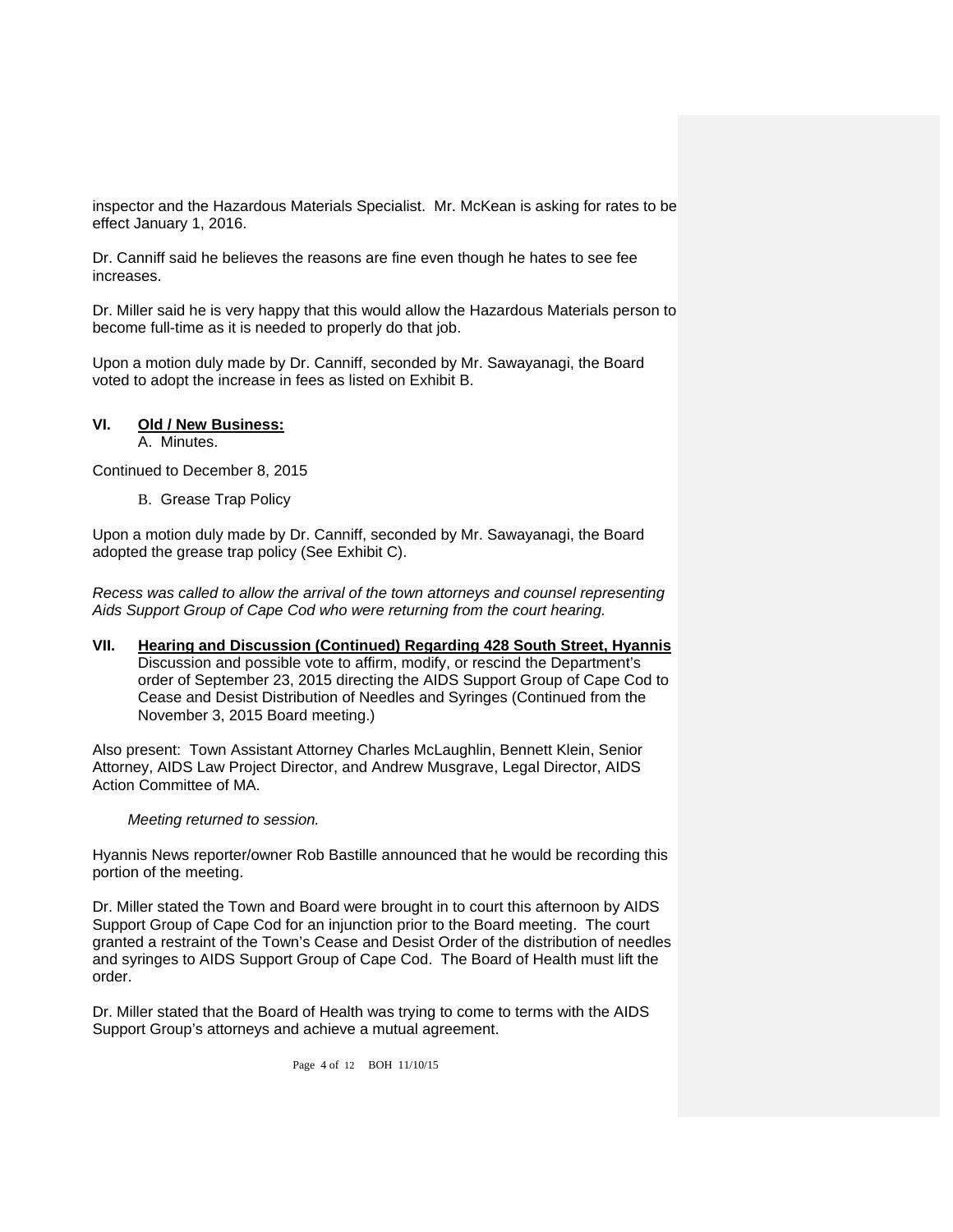Attorney Klein stated that the AIDS Support Group's attorneys felt the two groups were too far apart to arrive at a mutual agreement and they were concerned with the lives of their patients.

This discussion was heard at the Board meeting on November 3, 2015 and was continued to this meeting, November  $10<sup>th</sup>$ . The Board of Health had suspended the Cease and Desist Order for the week prior to today's meeting and hoped an agreement could be achieved. Dr. Miller expressed that he was very sad the AIDS Support Group chose not to continue with the discussions.

The Board of Health recognized the serious health issues, both positive and negative, for the addicts and for the public safety.

Dr. Canniff said he did not feel the location of the distribution was a good one as there are a number of schools in close proximity along with the two dental offices there, one specializing in children. The dental offices have informed the Board that the used syringes are dropped all over the parking lot, walkway, and yards of the offices.

Attorney Charles McLaughlin explained that we are going to have a full fiduciary evaluation instead of hearing briefs, etc. The decision in this type of case is very difficult to reverse under the Appellate Court if it does not result in the favor of the Town.

Attorney Ben Klein said he did appreciate the actions of the last meeting but in the end, felt the two parties were too far apart. He said they no longer have staff parking at their location in the hopes that less of their patients will park at the dentist offices.

Dr. Miller said due to the Court decision, there is not much more to be said at this time. However, he felt he must point out the following comments:

In using the AIDS Support Group's own numbers, AIDS Support Group distributes 112,000 needles/yearly and they state the percentage of their patients' population with Hepatitis C is 70%, or 78,400. It is known that the clients reuse and share needles many times.

To illustrate the spread of Hepatitis C, Dr. Miller used AIDS Support Group's Hep C population (78,400) and the number "five" as the number of times each needle distributed in the needle exchange program is likely to be reused (this is conservative):

EXAMPLE: Current Hep C group's potential to spread Hep C to uninfected group:

78,400 x 5 = **392,000**, Then subtract out the initial time the needle is used (as it would be the client already infected with Hep C), this would result in (392,000-78,400) or

 **313,600** Additional injections potentially spreading Hepatitis C.

Page 5 of 12 BOH 11/10/15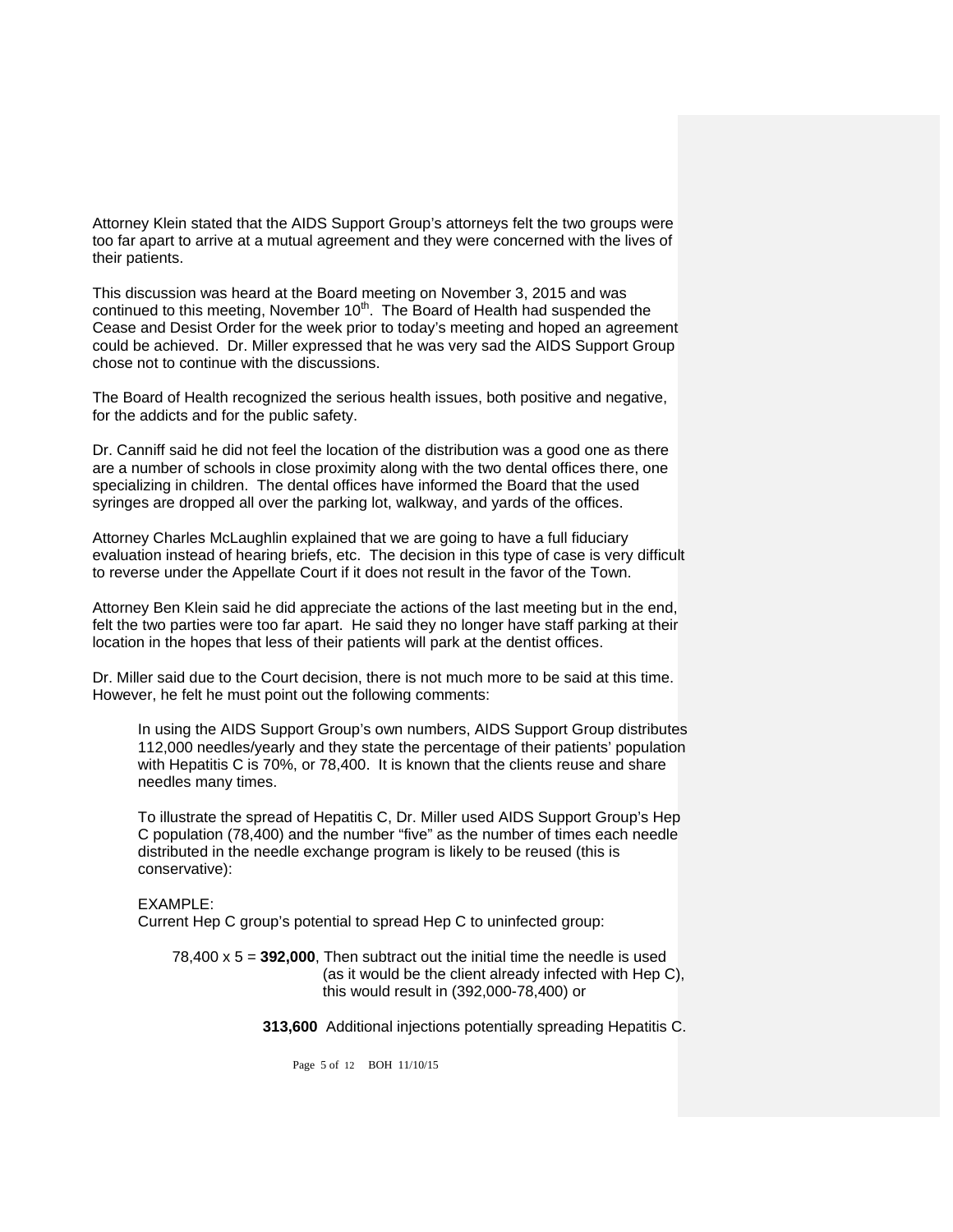Even if only 1% of those injections were in the uninfected population, this would be (313,600 x 1%) or

> **3,136** Hepatitis C contaminated needle reuses by uninfected individuals.

Hepatitis C is easily transmitted – basically, anyone directly exposed to it in this manner will have a high risk to contract it.

Distribution of needles without careful policy can result in greater harm to all.

Attorney Ben Klein said he is still optimistic and thinks the Town and AIDS Support Group can still work things out. He said he appreciates the comments from the doctors on the Board.

Town Assistant Attorney Charles McLaughlin stated for the record that the Town had engaged in lengthy meetings with staff and the one key focus was to eliminate the fixed needles. There are fully auto-retractable needles available.

Dr. Miller said the medical expense for Hepatitis C cases is so high that even if there are only three (3) preventions of Hepatitis C cases, this will more than cover the increased cost to AIDS Support Group in using all fully auto-retractable needles. AIDS Support Group has a \$1.6 million budget and the difference in total expense would be less than 2.75% of their budget.

Upon a motion duly made by Mr. Sawayanagi, seconded by Dr. Canniff, the Board voted to adjourn. (Unanimously, in favor.)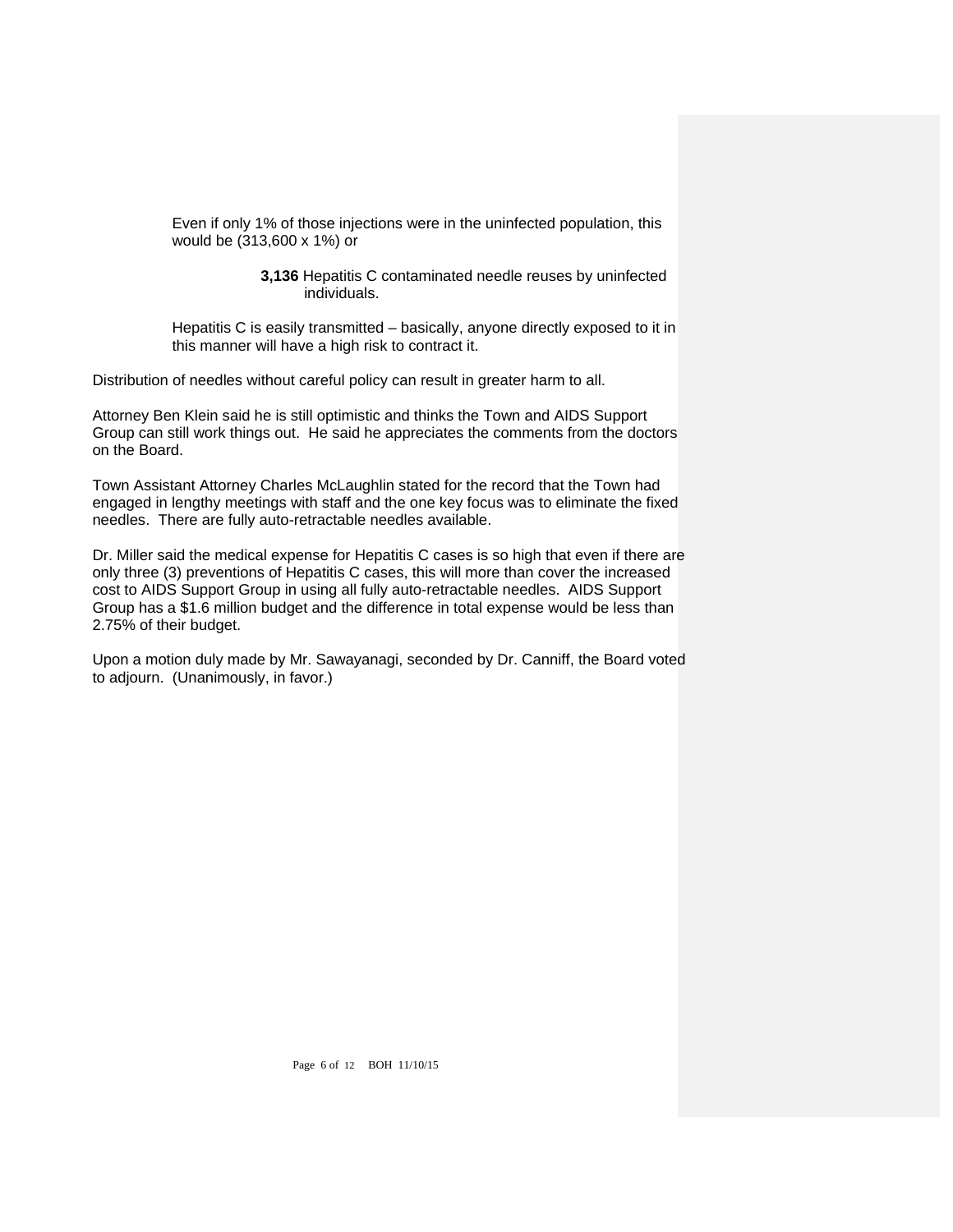| <b>EXHIBITS</b> | Board of Health Meeting on November 10, 2015                                                      |                                                                                                                                                                                                                                                                                                                                                                                                                                                                                                                                                 |  |
|-----------------|---------------------------------------------------------------------------------------------------|-------------------------------------------------------------------------------------------------------------------------------------------------------------------------------------------------------------------------------------------------------------------------------------------------------------------------------------------------------------------------------------------------------------------------------------------------------------------------------------------------------------------------------------------------|--|
| Exhibit A       | Affidavit from Evelyn Morris on the history of house during her<br>ownership.                     |                                                                                                                                                                                                                                                                                                                                                                                                                                                                                                                                                 |  |
|                 | ltem#1<br>ltem#2<br>ltem#3<br>ltem#4<br>ltem#5<br>ltem#6<br>ltem#7<br>ltem#8<br>ltem#9<br>Item#10 | Recorded Deed at the Registry of Deeds<br>Initial Floor Plan before upgrade -2 bedroom, 2 full bath.<br>Agreement of Sale dated June 24, 1983.<br>Occupancy Permit dated June 28, 1983<br>Floor Plan with upgrade<br>Job Quote and description of work to be done by<br><b>Hickey Construction for septic</b><br>Invoice from Hickey Construction dated 3/27/89.<br>Application for Disposal Works Construction Permit dated<br>2/27/89.<br>Map showing zone property was in at time of permit.<br>Map with more detail of zone property is in. |  |
| Exhibit B       |                                                                                                   | Proposed Health Division Fee Revisions                                                                                                                                                                                                                                                                                                                                                                                                                                                                                                          |  |
| Exhibit C       |                                                                                                   | Proposed Grease Trap Policy                                                                                                                                                                                                                                                                                                                                                                                                                                                                                                                     |  |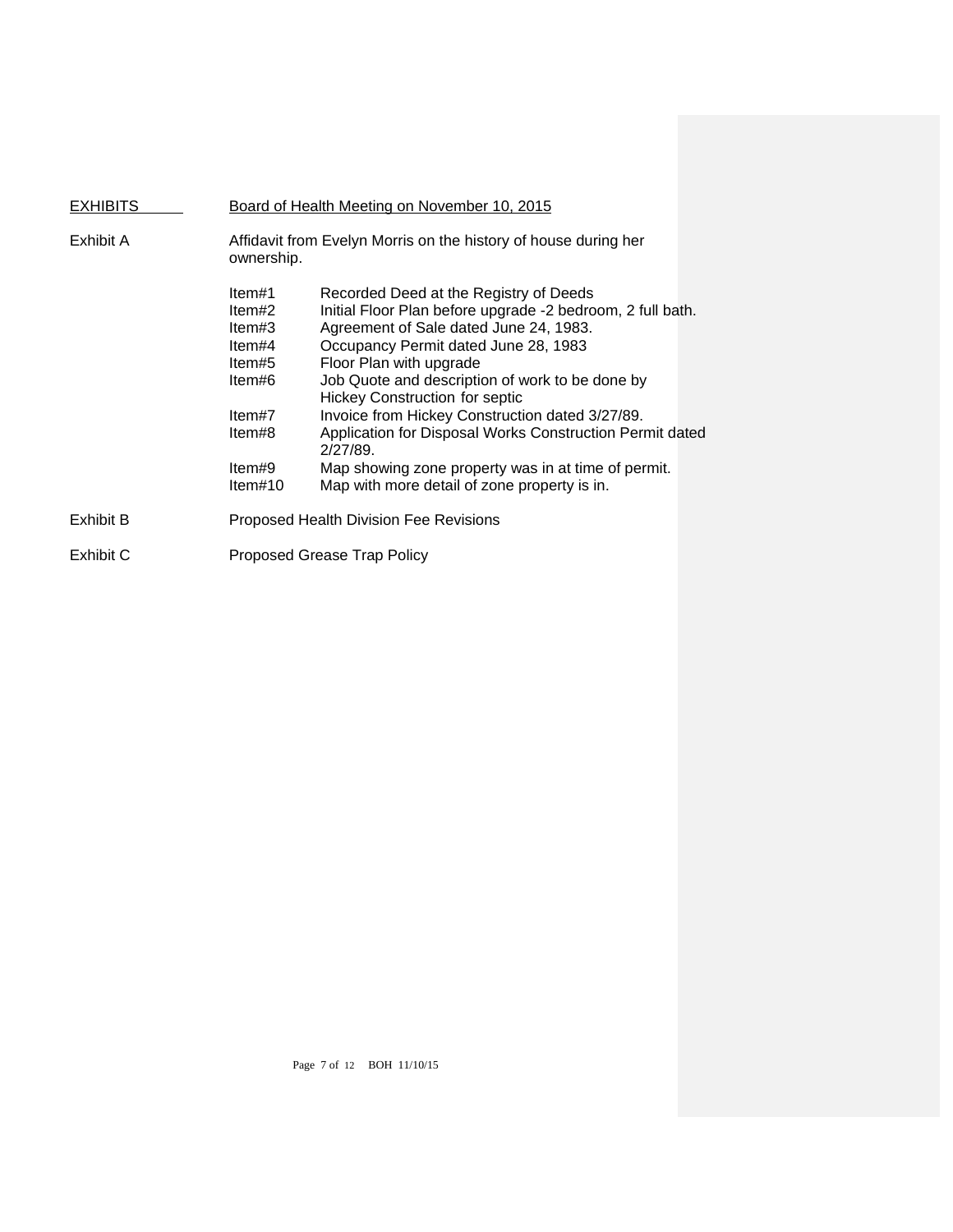# Exhibit B

# FINAL CHANGE IN FEES Board of Health Meeting November 10, 2015

| <b>Type</b>                                                                                                                                                                                                                                                                          | <b>Existing Fee</b> | <b>Proposed Fees</b>                                                                            |
|--------------------------------------------------------------------------------------------------------------------------------------------------------------------------------------------------------------------------------------------------------------------------------------|---------------------|-------------------------------------------------------------------------------------------------|
| Application fee/plan review: new<br>establishment, renovation, or new<br>applicant (body art, camp, disposal<br>installer license, horse stable, retail food<br>market, motel, hotel, new food service<br>establishment with no floor plan changes-<br>Less than 8,000 square feet ) | \$100.00            | Same                                                                                            |
| Application fee/plan review: new<br>establishment or renovation (retail food<br>market, motel, hotel, new food service<br>establishment with no floor plan changes -<br>8,000 square feet or greater)                                                                                | \$200.00            | Same                                                                                            |
| Application fee/plan review: new<br>establishment, renovation, new floor plan<br>or changes (Swimming pool, food service<br>establishment, supermarket-Less than<br>8,000 square feet)                                                                                               |                     | \$300.00                                                                                        |
| Application fee/plan review: new<br>establishment, renovation, new floor plan<br>or changes (food service establishment,<br>supermarket-8,000 square feet or greater)                                                                                                                |                     | \$500.00                                                                                        |
| Disposal system construction permit - new<br>construction without I/A or S.T.U.<br>components                                                                                                                                                                                        | \$150.00            | Same                                                                                            |
| Disposal system construction permit with<br>I/A component(s) – new construction                                                                                                                                                                                                      | \$150.00            | \$200.00                                                                                        |
| Disposal system construction permit with<br>$S.T.U. component(s) - new construction$                                                                                                                                                                                                 | \$150.00            | \$225.00                                                                                        |
|                                                                                                                                                                                                                                                                                      |                     | AFTER-<br><b>HOURS</b><br><b>INSPECTIONS</b><br>Week-day 4:30<br>p.m. Inspection-<br>Additional |

Page 8 of 12 BOH 11/10/15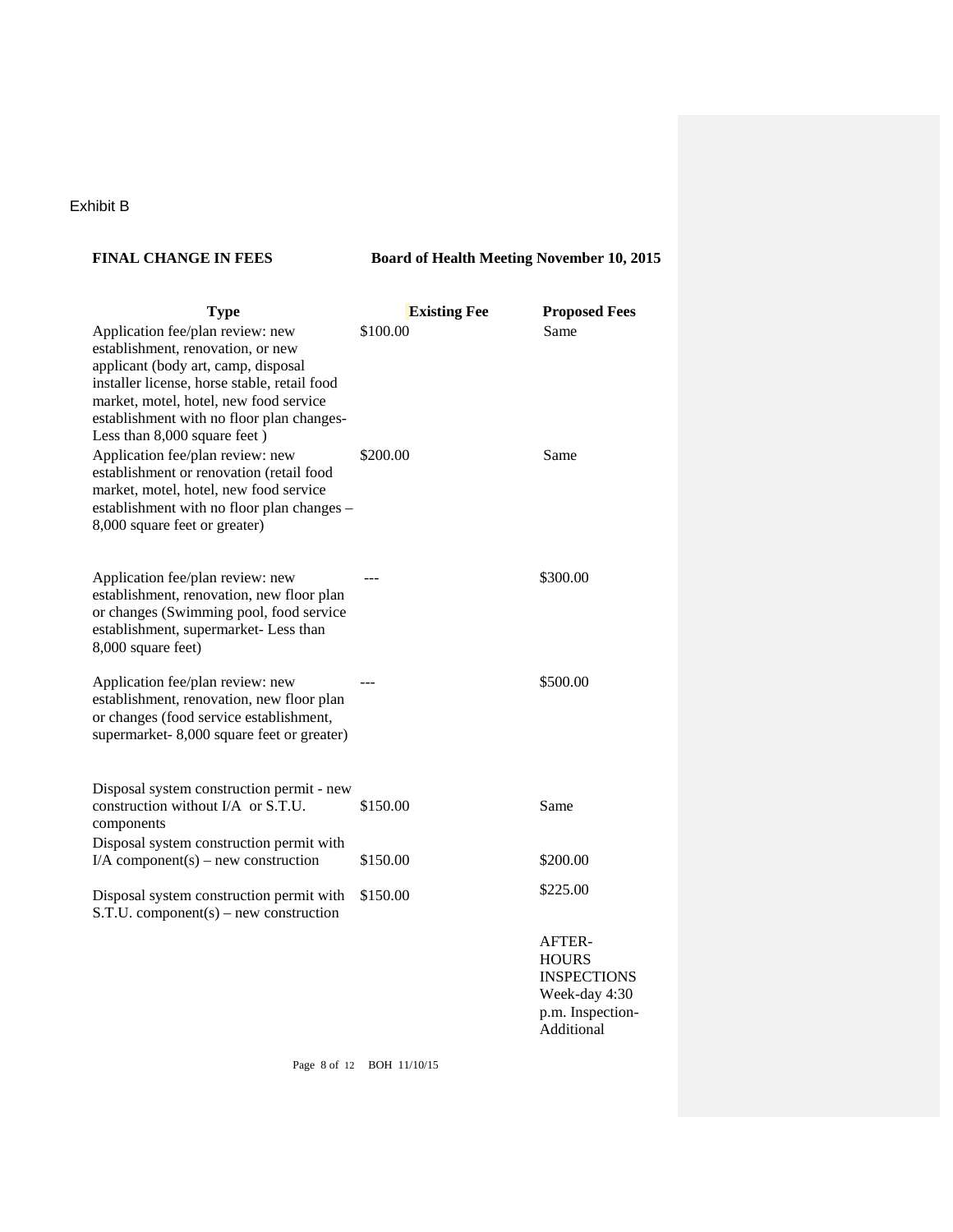| <b>Type</b>                                                                                                                                        | <b>Existing Fee</b>            | <b>Proposed Fees</b><br>\$50.00; Week-<br>end, Holiday<br>Inspection -                                                                                                          |
|----------------------------------------------------------------------------------------------------------------------------------------------------|--------------------------------|---------------------------------------------------------------------------------------------------------------------------------------------------------------------------------|
|                                                                                                                                                    |                                | additional \$150                                                                                                                                                                |
| Disposal system construction permit -<br>Minor Repair (i.e. replacement of<br>distribution box, replacement of piping                              | \$100.00                       | \$75.00                                                                                                                                                                         |
| Disposal system construction permit<br>without I/A or S.T.U. components - repair<br>[repair of conditionally passed systems<br>and failed systems] | \$100.00                       | Same                                                                                                                                                                            |
| Disposal system construction permit with<br>I/A components - repair [repair of<br>conditionally passed systems and failed<br>systems ]             | \$100.00                       | \$150.00                                                                                                                                                                        |
| Disposal system construction permit with<br>S.T.U. components - repair [repair of<br>conditionally passed systems and failed<br>systems ]          | \$100.00                       | \$175.00                                                                                                                                                                        |
|                                                                                                                                                    |                                | <b>AFTER-</b><br><b>HOURS</b><br><b>INSPECTIONS</b><br>Week-day 4:30<br>p.m/<br>Inspection-<br>Additional<br>\$50.00; Week-<br>end, Holiday<br>Inspection -<br>Additional \$150 |
| Hazard Analysis Critical Control Point<br>(H.A.C.C.P.) Plan Review                                                                                 | -0-                            | \$100.00                                                                                                                                                                        |
| Food Establishment Permits:<br>$0$ to 49 seats<br>50 or more seats                                                                                 | \$200.00<br>\$250.00           | \$250.00<br>\$300.00                                                                                                                                                            |
| Food service permit (temporary): pre-<br>approved events only                                                                                      | \$35.00 (maximum four<br>days) | \$40.00 (1 day)<br>$$50.00(2+$<br>days)                                                                                                                                         |
| Hazardous Materials 26 - 110 55-gallons -- 0-                                                                                                      |                                | \$50.00                                                                                                                                                                         |

Page 9 of 12 BOH 11/10/15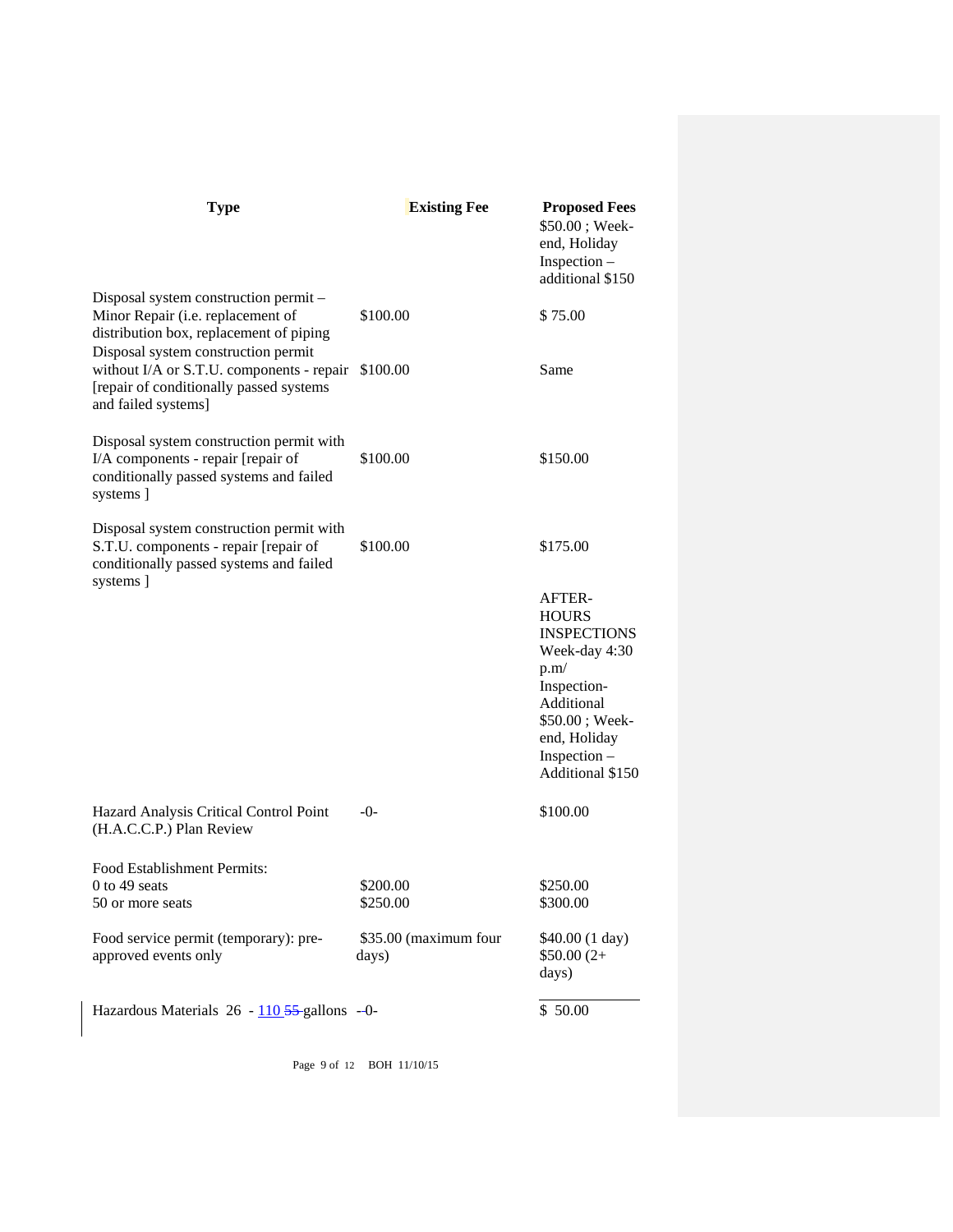| <b>Type</b>                                                                                                                            | <b>Existing Fee</b> | <b>Proposed Fees</b>               |
|----------------------------------------------------------------------------------------------------------------------------------------|---------------------|------------------------------------|
| Hazardous Materials 56 110 gals.                                                                                                       | $\overline{a}$      | $\overline{a}$                     |
| Hazardous Materials use/storage (111-499 -\$100.00<br>gallons)                                                                         |                     | $-$125.00$                         |
| Hazardous Materials use/storage (500)<br>gallons or more)                                                                              | \$100.00            | \$150.00                           |
| Swimming pool permit:<br>Pre-operation inspection(s) conducted<br>during normal business hours                                         | \$75.00             | \$100.00                           |
| After hours inspection fees (excluding)<br>temporary food events, farmer's markets)<br>At 4:30 p.m.<br>After Hours, Weekends, Holidays |                     | Additional<br>\$ 50.00<br>\$150.00 |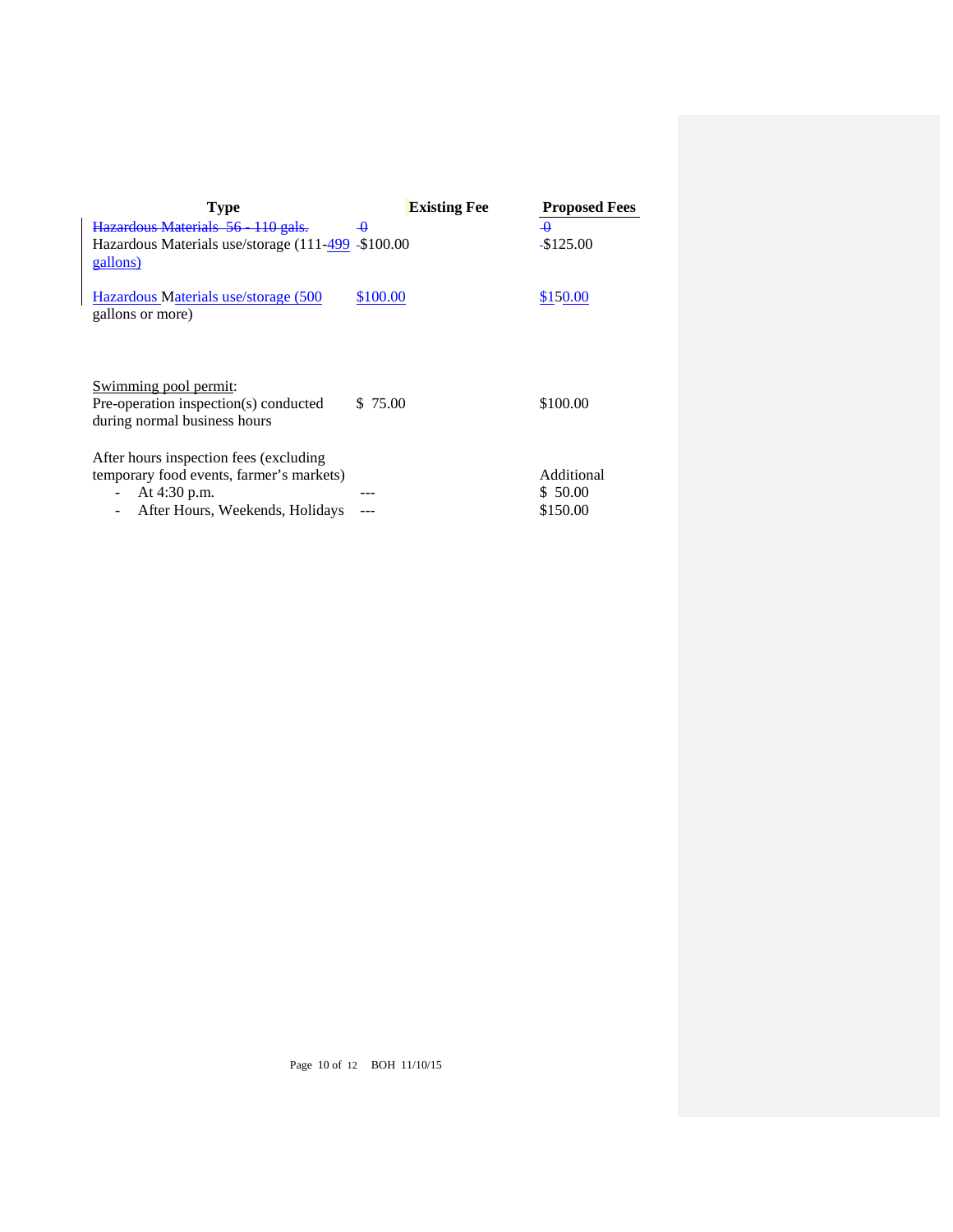# Exhibit# C Quantity Controller C Controller C Controller C Controller C CONTROLLER Adopted Nov. 10, 2015

## **IN-GROUND GREASE TRAP (1,000 GALLON MINIMUM)**

# **VARIANCE REQUEST GUIDE**

According to 310 CMR 15.230 (1) of the State Environmental Code Title V, "grease traps shall be provided at restaurants, nursing homes, schools, hospitals, and other installations from which grease can be expected to be discharged." The Board of Health Regulation requires the installation of a minimum 1,000 gallon grease trap at food service establishments.

# **I. LIST OF FOODS WHICHMAY BE PREPARED AND SERVED**

The following foods may be prepared without first seeking a variance from the Board of Health:

- Sandwiches, including sandwiches which include mayonnaise as a condiment, not including any sandwiches which utilize mayonnaise as a major ingredient.
- Ice-cream and frozen deserts using homogenized ingredients only
- Smoothies, protein shakes
- Pre-packaged foods may be sold

# **II. LIST OF FOODS WHICH MAY BE HEATED AND SERVED**

The following foods may be heated, reheated, or cooked without first seeking a variance from the Board of Health:

- Hot dogs (grilled only, not steamed)
- Pre-made breads, buns, and cookies may be heated (however, these items cannot be prepared)
- Vegetables may be washed and heated without use of any oils
- Popcorn
- Coffee

# **III. FOODS WHICH REQUIRE THE INSTALLATION OF AN INGROUND GREASE TRAP**

All applicants who propose to prepare or cook any food items including and not limited to bacon, bakery items, hamburgers, clam chowder, dairy products, fish scaling and/or

Page 11 of 12 BOH 11/10/15